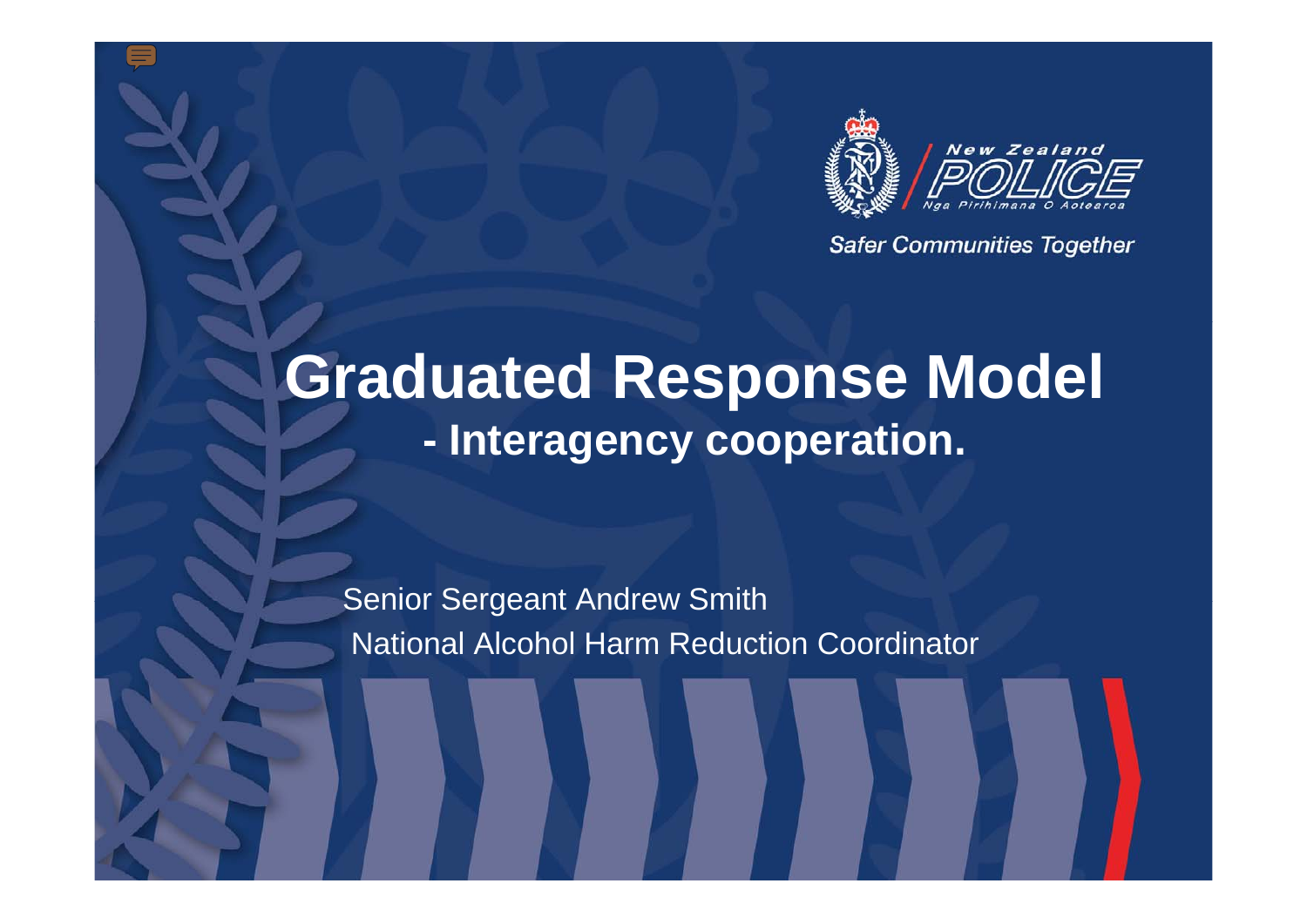## New Zealand Police Role.



- To prevent and reduce alcohol related harm.
- Targeting licensed premises to risk.
- Using Alcolink data to identify problem premises.
- Following the Graduated Response Model (GRM).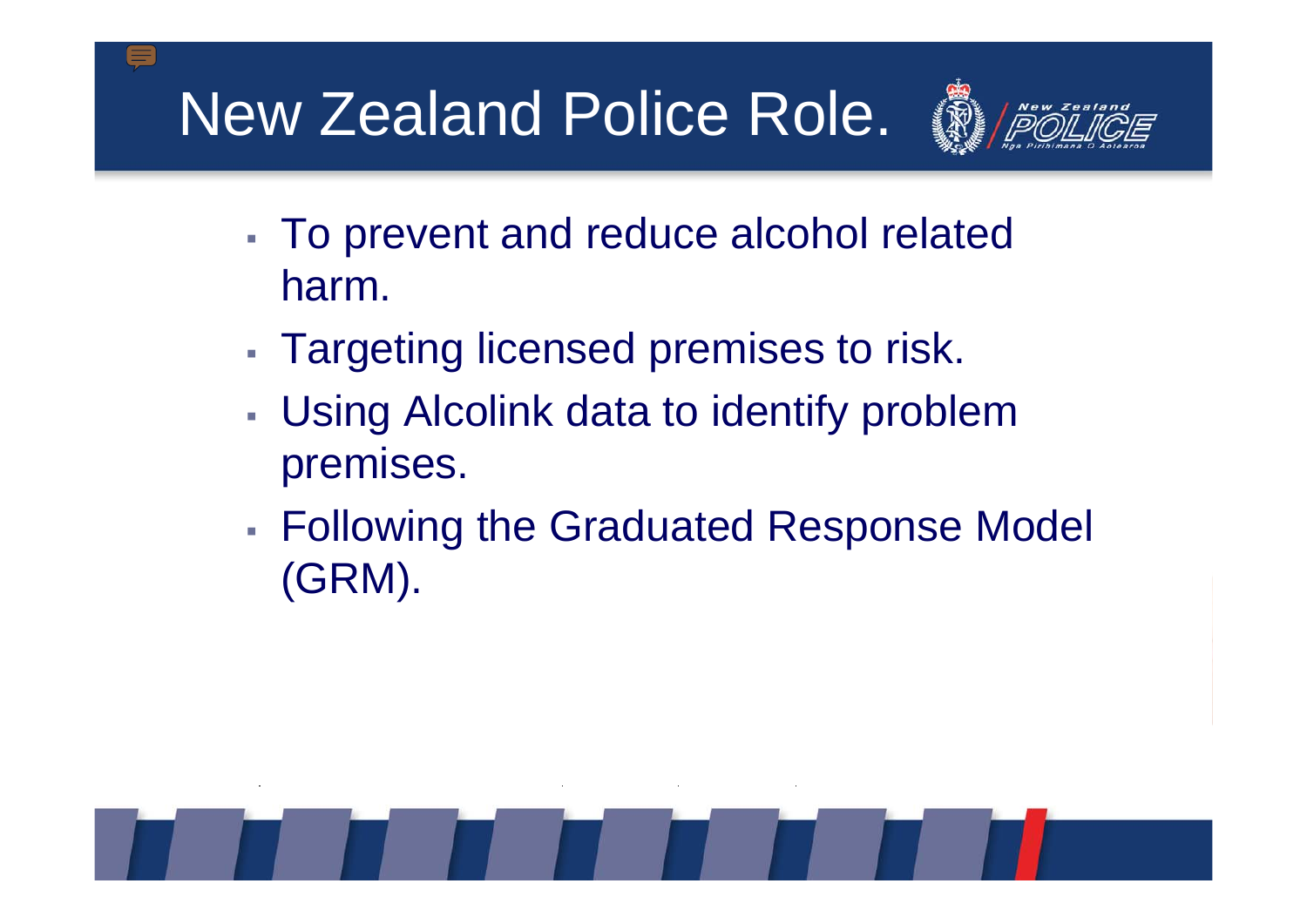## Sale of Liquor Act 1989



- T. The Sale of Liquor Act assigns responsibilities to regulatory agencies.
- T. The three agencies work together to vet applications and they are responsible for monitoring and compliance.
- Currently there is no formal information sharing agreement between the agencies.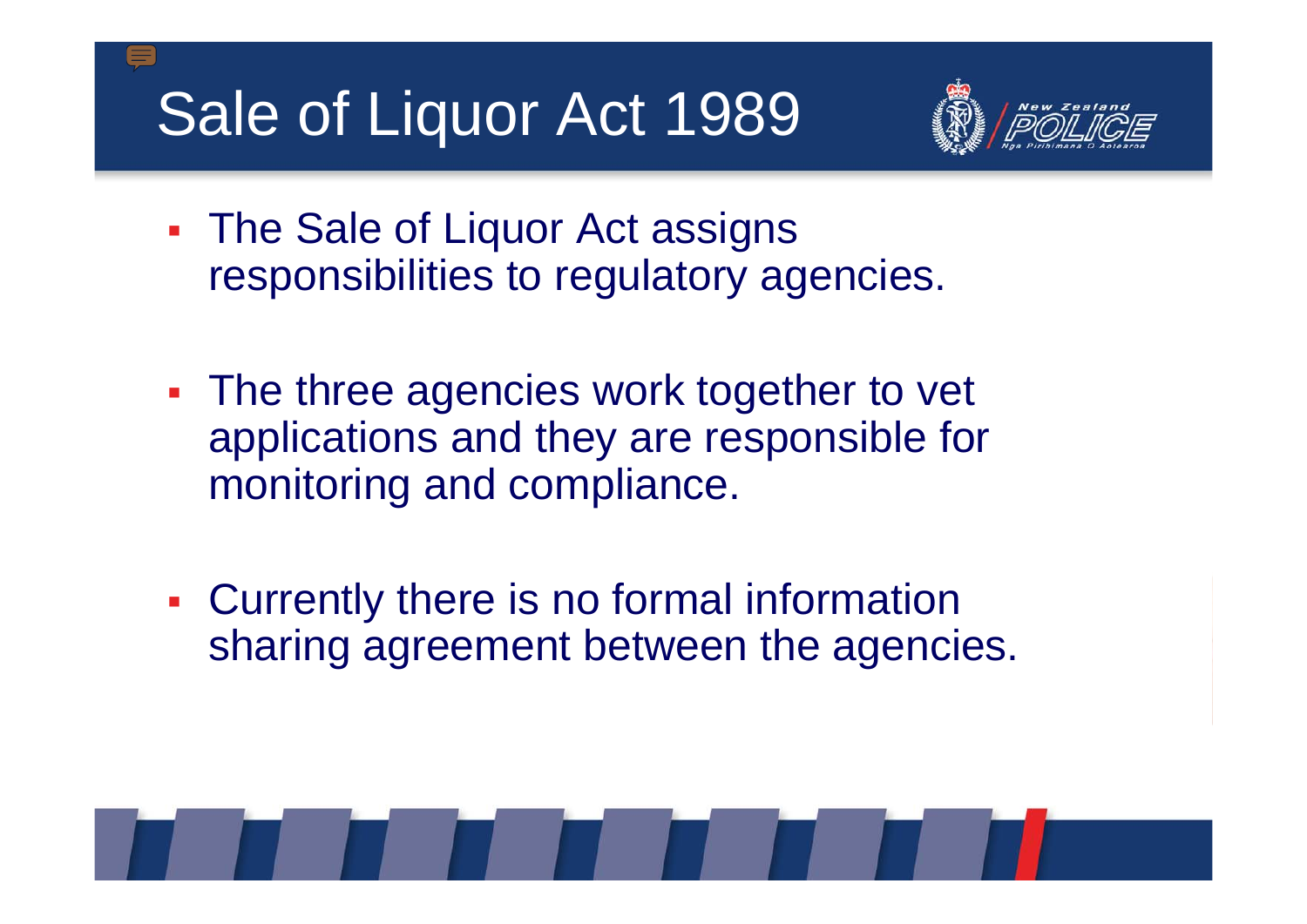# Combined Approach



- T. **Police are unofficially involved in sharing** information.
- T. **Example 2 Eiguor Licensing Authority has supported the** collaborative approach.
- **The combined agency ensures the delivery of** appropriate responses and reduces double handling.
- The goal is working in a complementary fashion.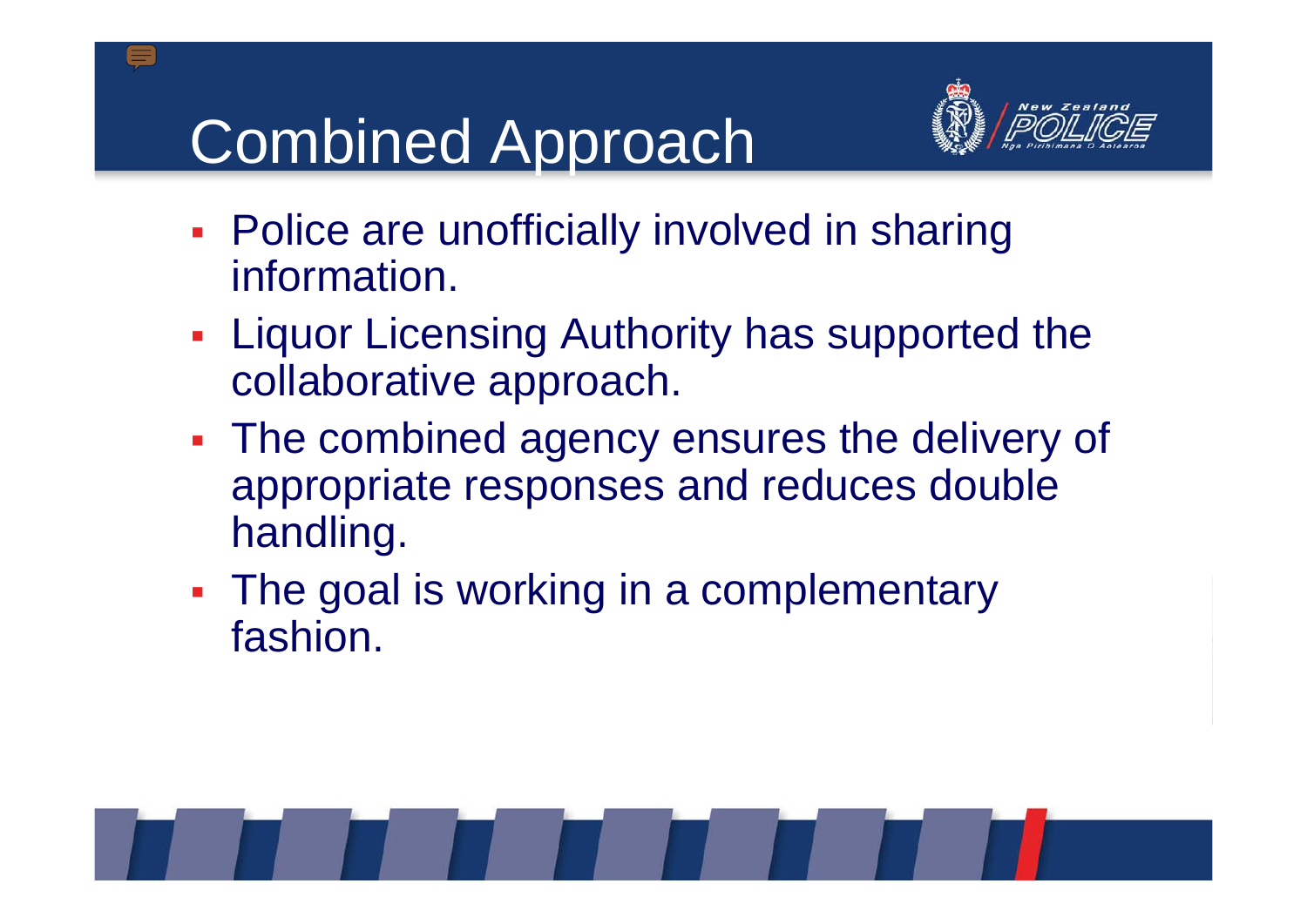## Change is coming.



**Inclusion of Clause 280 of the Alcohol** Law Reform Bill.

**- Working together is being actively** encouraged by legislation.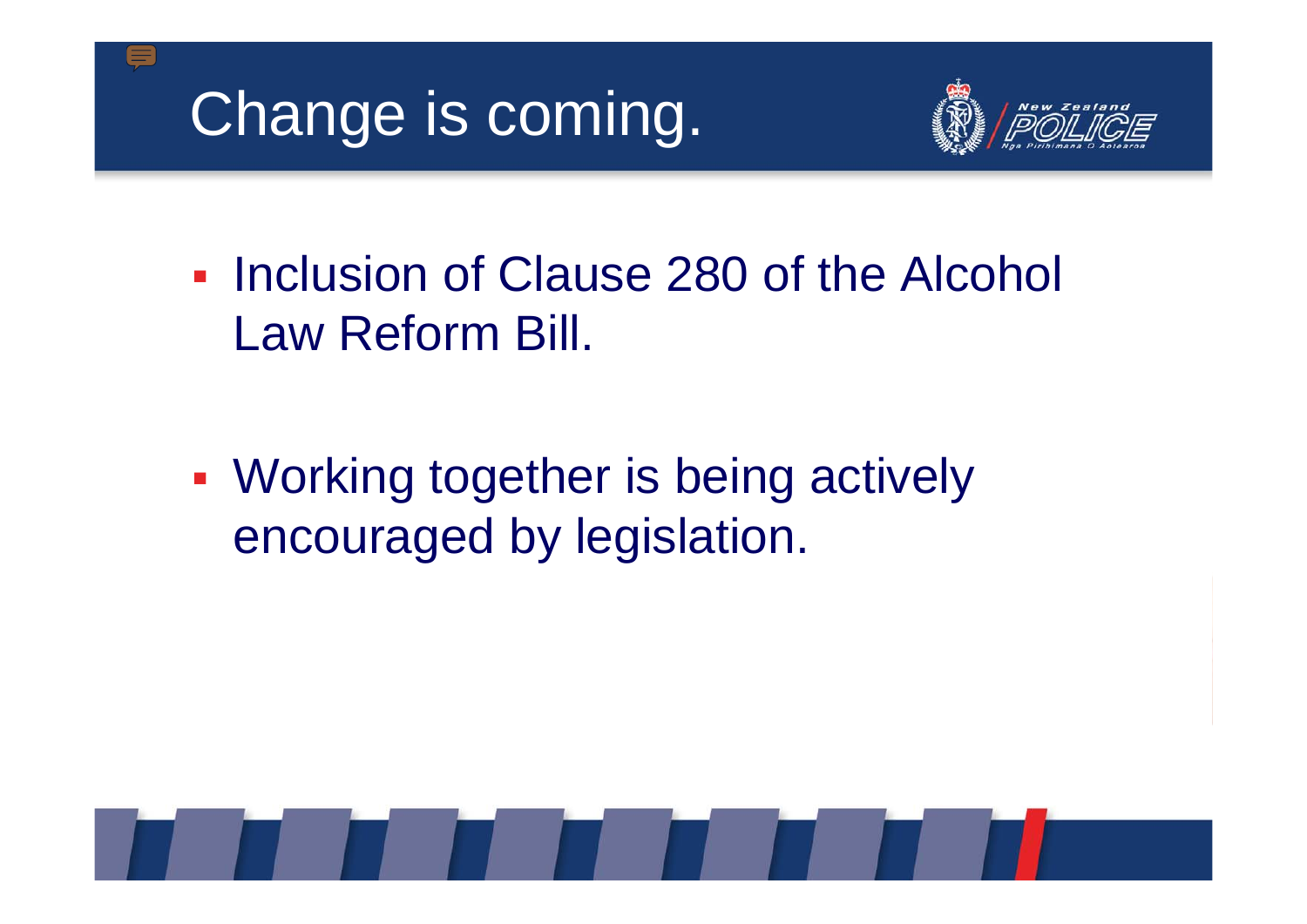How do we work together?



- T. **Regulatory agencies use the Graduated •** Response model.
- This model ensures all licensed premises are treated fairly and equally.
- **Example 2 Figure 1 Section 2 Figure 2 Figure 2 Figure 2 Figure 2 Figure 2 Figure 2 Figure 2 Figure 2 Figure 2 Figure 2 Figure 2 Figure 2 Figure 2 Figure 2 Figure 2 Figure 2 Figure 2 Figure 2 Figure 2 Figure 2 Figure 2 Fig** them.
- T. **- Licensees are not disadvantaged.**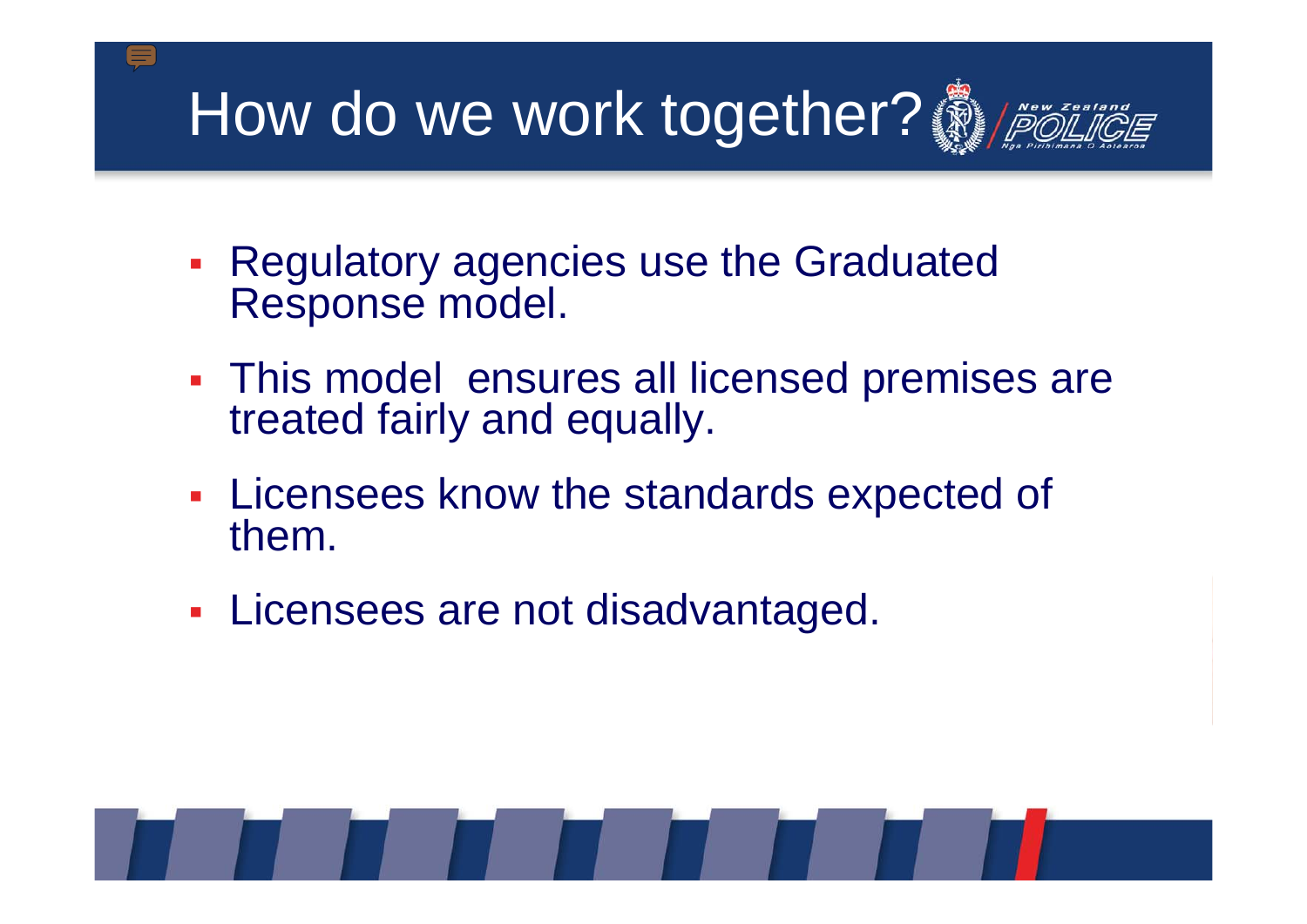## What is Graduated Reponses



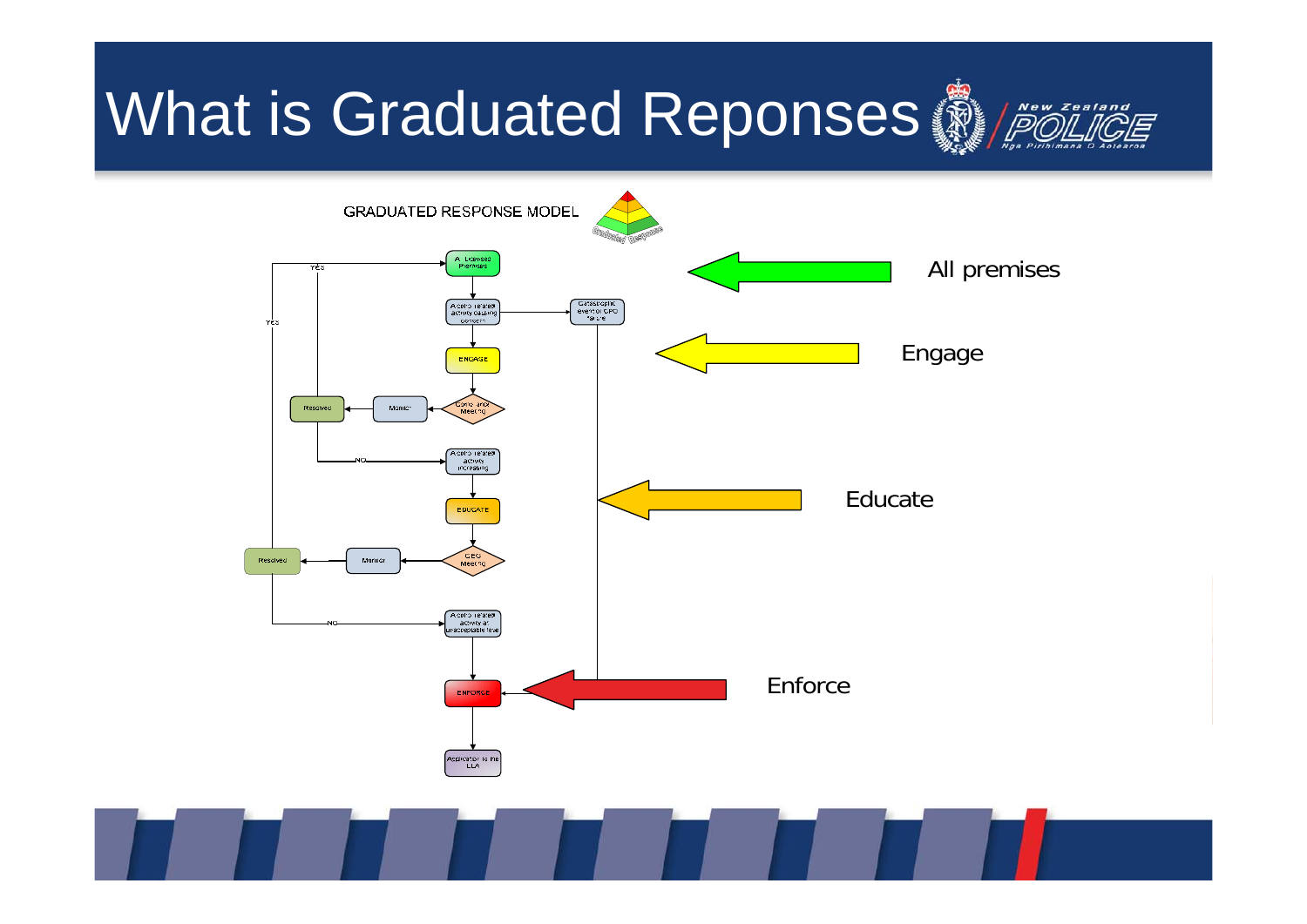



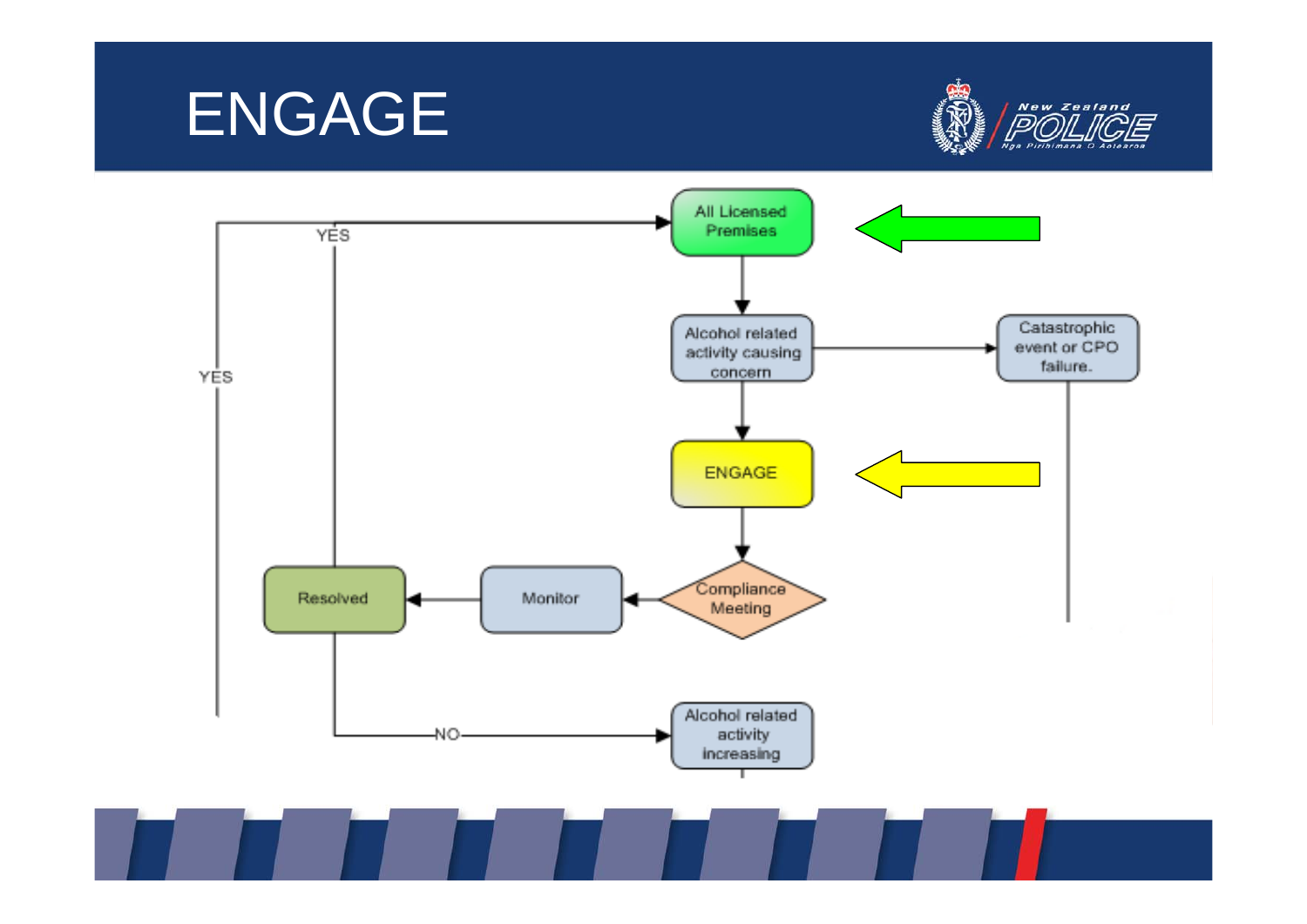#### EDUCATE



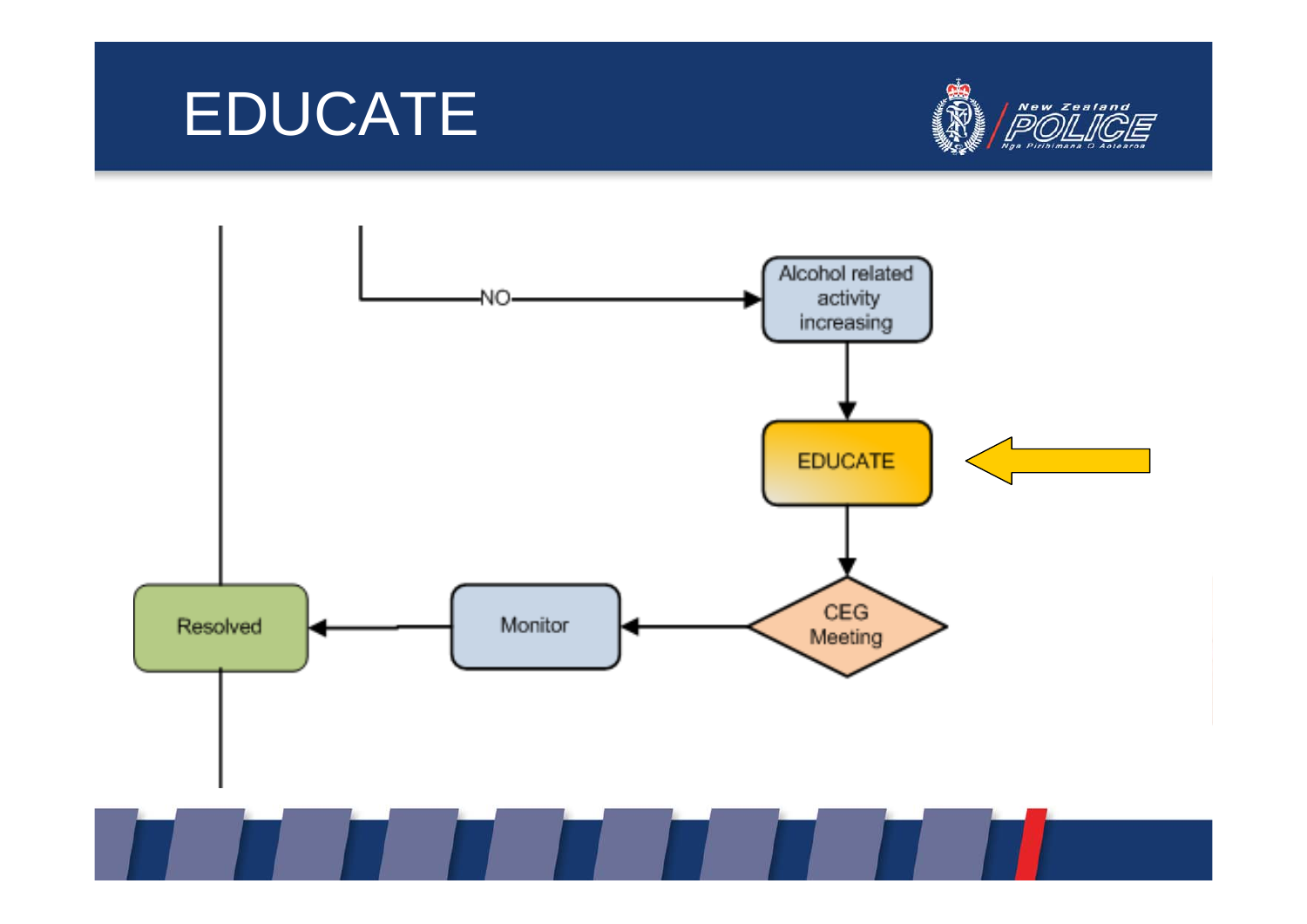#### ENFORCE



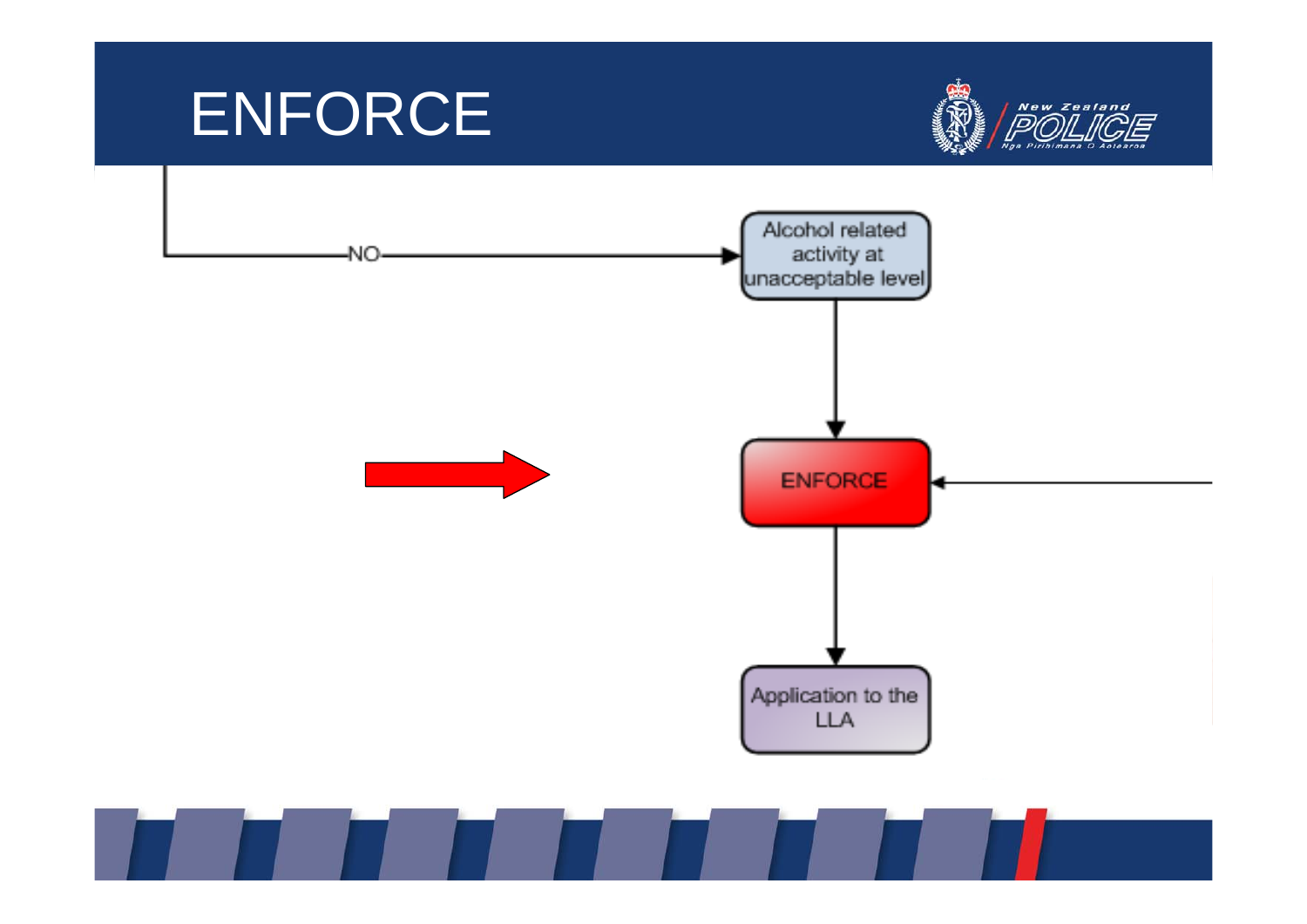#### The Exception